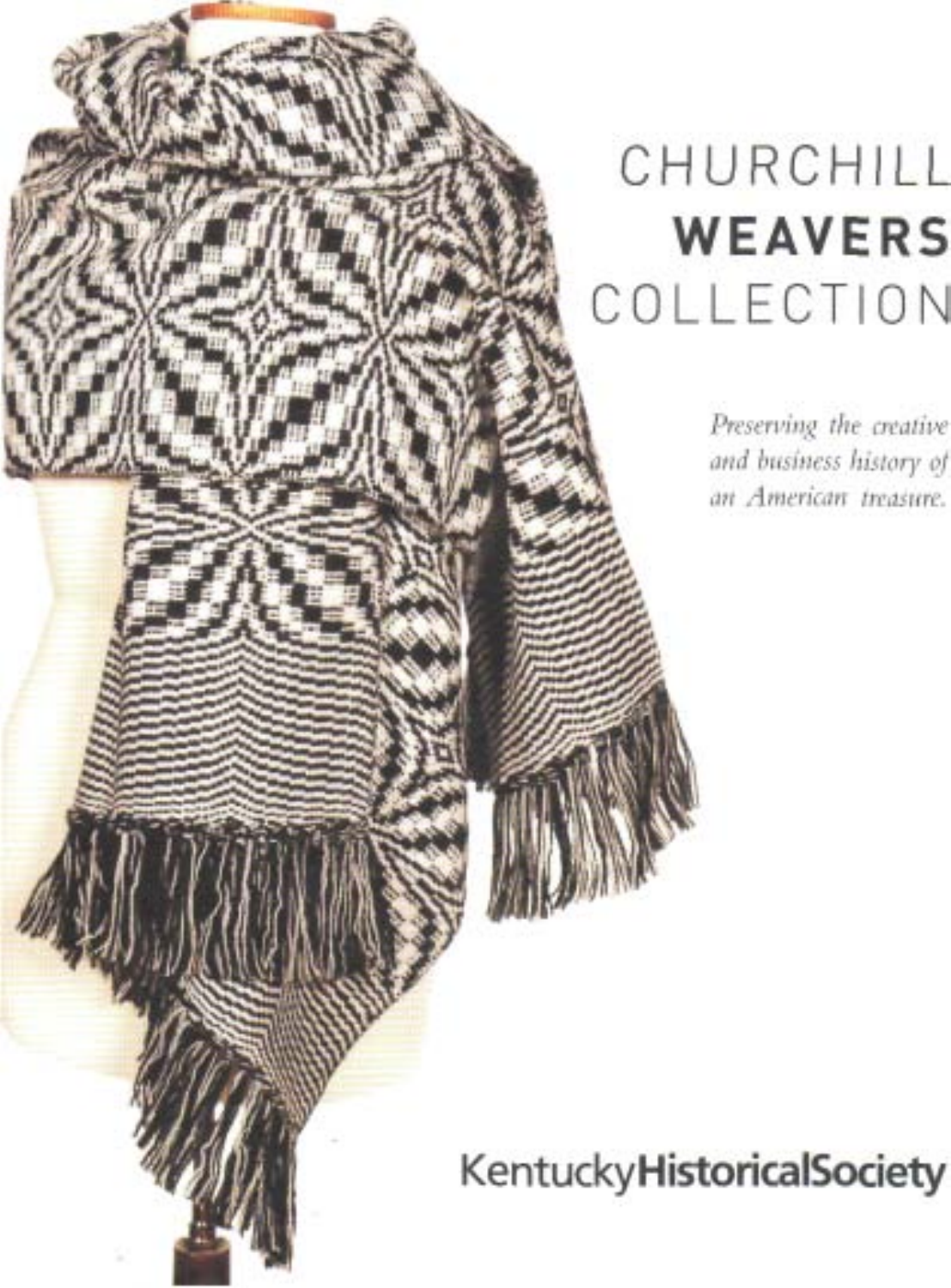

## **The Churchill Weavers Story**

Churchill Weavers was a handweaving business founded in 1922 in Berea, Kentucky, by David Carroll and Eleanor Franzen Churchill. For 85 years the company set the national standard for luxury handwoven goods. Baby blankets, couch throws and ladies' accessories were mainstays of Churchill Weavers' production lines — yet the company produced everything from swing capes and bow ties to experimental cloth for NASA's spacesuits.

The Churchills brought an innovative approach to the Appalachian handcraft industry:

- > An upscale product line.
- >• Production practices that changed the work of handweaving.
- > Promotion strategies that created national markets that did not exist for other Appalachian handcrafts.

The Churchill family operated the company until 1973 when Eleanor asked Richard and Lila Bellando to take over its operation. Churchill Weavers changed ownership again when the Bellandos sold it to Crown Crafts in 1996 to provide better resources for their employees. Lila continued to manage the company until it closed in 2007.



Loom, ca. 1955 Cherry wood, iron and steel 2007.19.la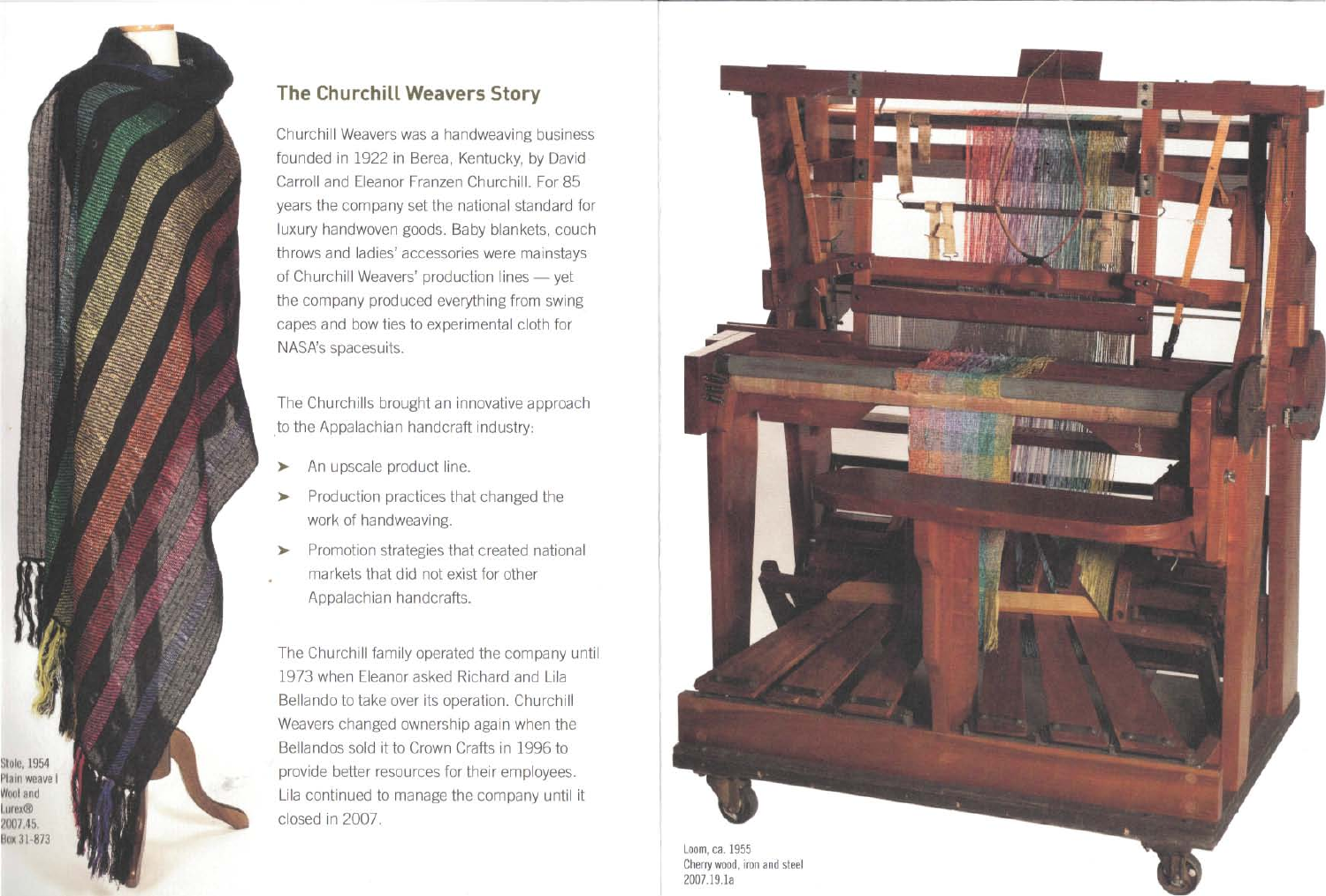## **The Churchill Weavers Collection at the Kentucky Historical Society**

After Churchill Weavers closed, Lila recognized the importance of preserving the company's long history. She purchased the company's business and weaving records, textiles and other artifacts and sought a permanent home for them.

The Kentucky Historical Society was able to acquire those materials and others and has made them available for research and institutional loan thanks to generous gifts from Louisville, Kentucky, philanthropist Joan Cralle Day and the Cralle Day Foundation; Lexington, Kentucky, philanthropist Thomas P. Dupree Sr.; and a grant administered by the Council of Library and Information Resources' Cataloging Hidden Special Collections and Archives program (funded by the Andrew W. Mellon Foundation).



Neckties, 1958 Twill weave I Virgin wool 2007.45. Box 31-2185



> A fabric archive with more than 30,000 samples and finished pieces.

• '•

LENGTH

- Business, marketing and design records.
- > Swatch books, weft write-ups, draft files and pattern books.
- > Photographs, audiovisual materials and scrapbooks.
- Oral histories.
- Loom plans and blueprints.
- $\blacktriangleright$  Looms, signs, tools and other artifacts.

Search it at **history.ky.gov/churchill-weavers-collection**

Sales samples, 1928 Overshot I Cotton, linen and rayon 2007.45.Box31-106

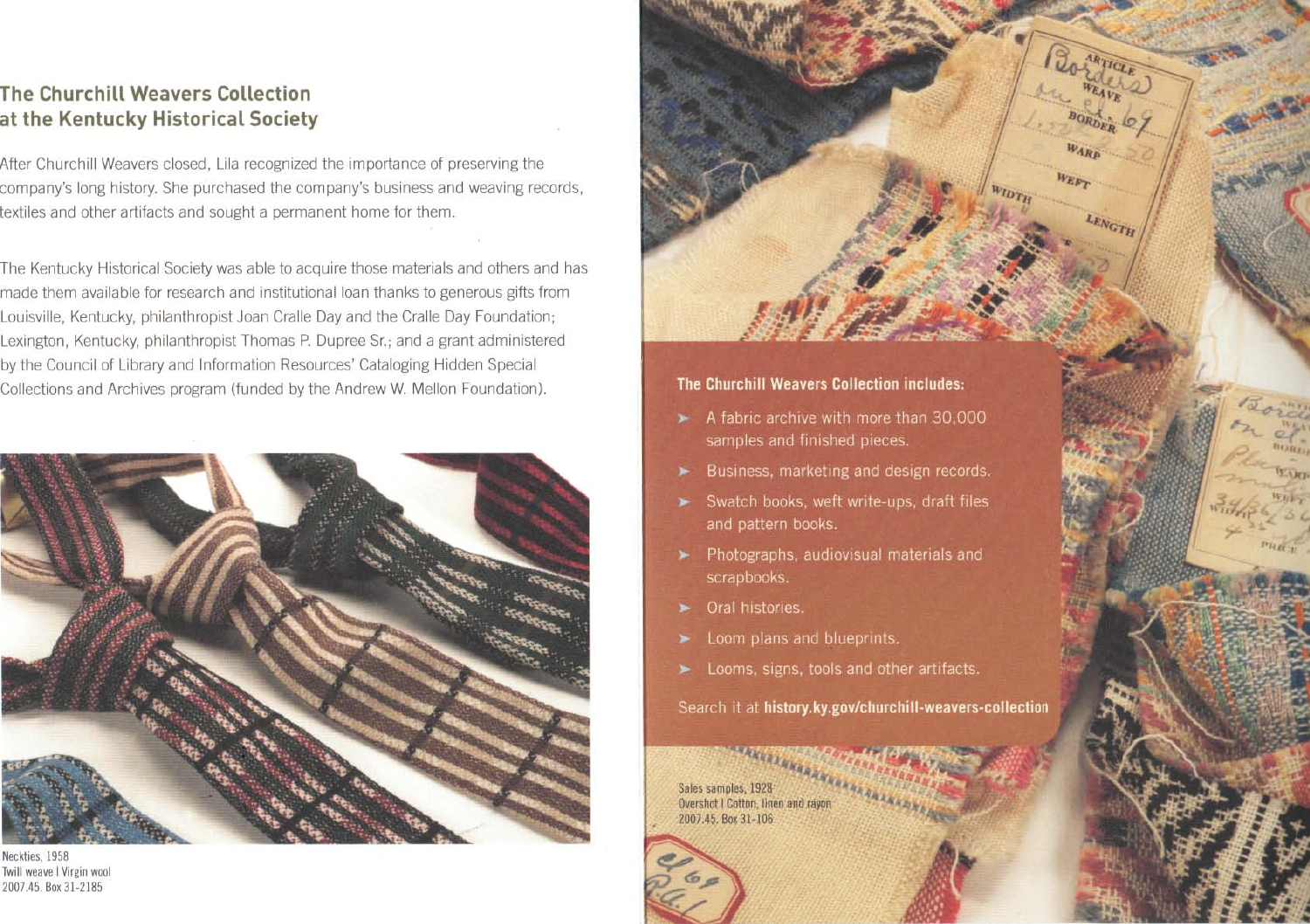

The loom house, ca. 1925



row commissioned by Greyhound Bus, 1952

Steyhound Scenterwesex